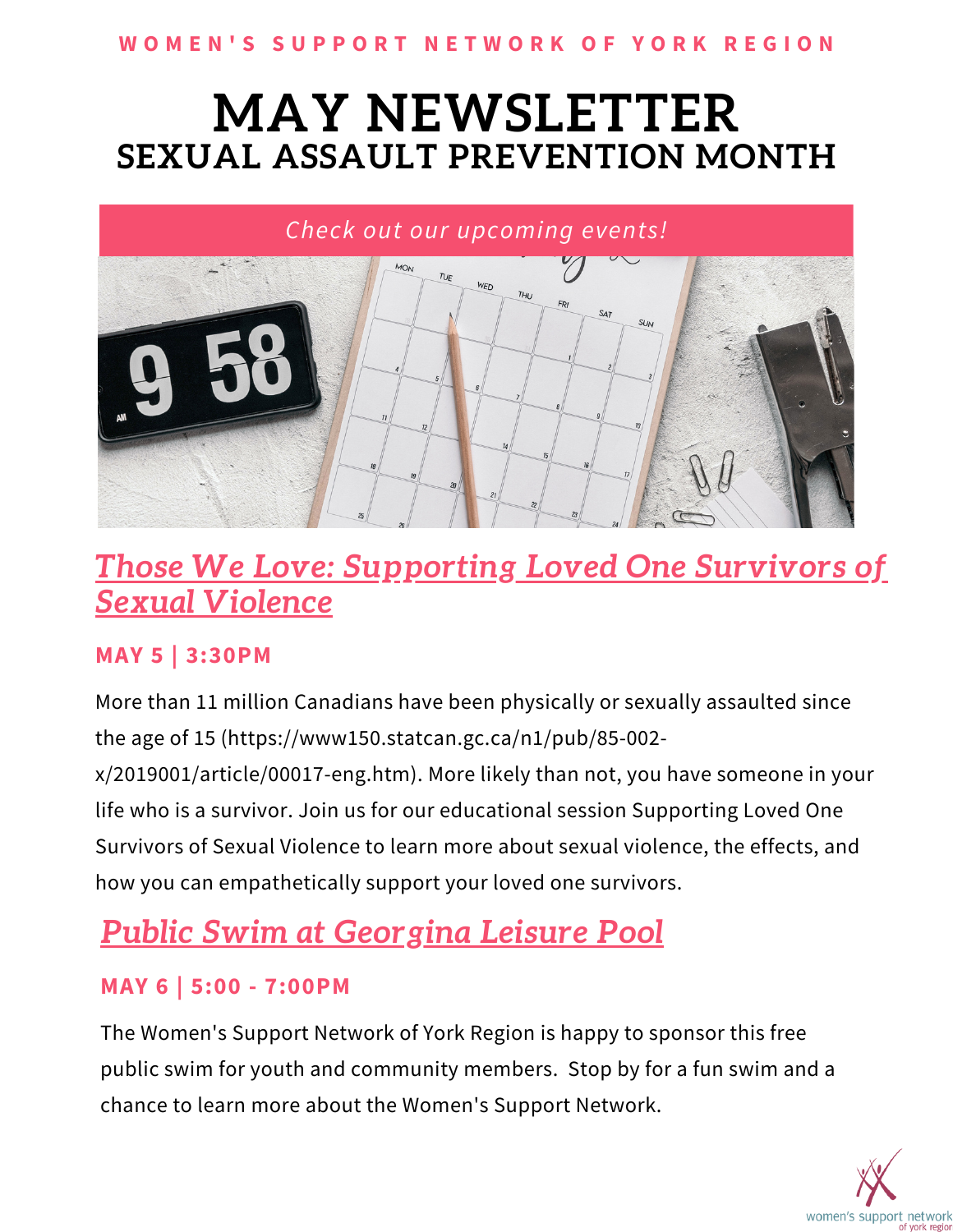### *Check out our upcoming events!*

## *Rape [Culture:](https://www.eventbrite.ca/e/324132146977) What is it?*

#### **MAY 9 | 3:00PM**

Rape culture is so embedded within our society, that some folks don't realize they're exposed to it every day. This public education session would seek to dismantle rape culture within Canada, with topics such as myths and facts, what rape culture is, examples of it, its implications in our society, and how to recognize and combat it.

## *Community [Conversation:](https://www.eventbrite.ca/e/292931625377) Commercial Sexual Exploitation as a Form of Colonial Violence*

### **MAY 11 | 7:00PM**

A candid conversation on Human Trafficking for CSE as a form of colonial violence, and the impacts and implications for our service delivery models. This presentation is delivered in conversation with WSN, its partners, and the larger community.

## *BRAVE - Northridge Salvation Army*

### **MAY 14 | 9:00AM - 12:30PM**

The Women's Support Network of York Region is happy to be part of Northridge Salvation Army's BRAVE event for girls ages 12-16 who are at risk of human trafficking for the purpose of sexual exploitation. Stop by to learn more about local supports and be part of the prevention effort.

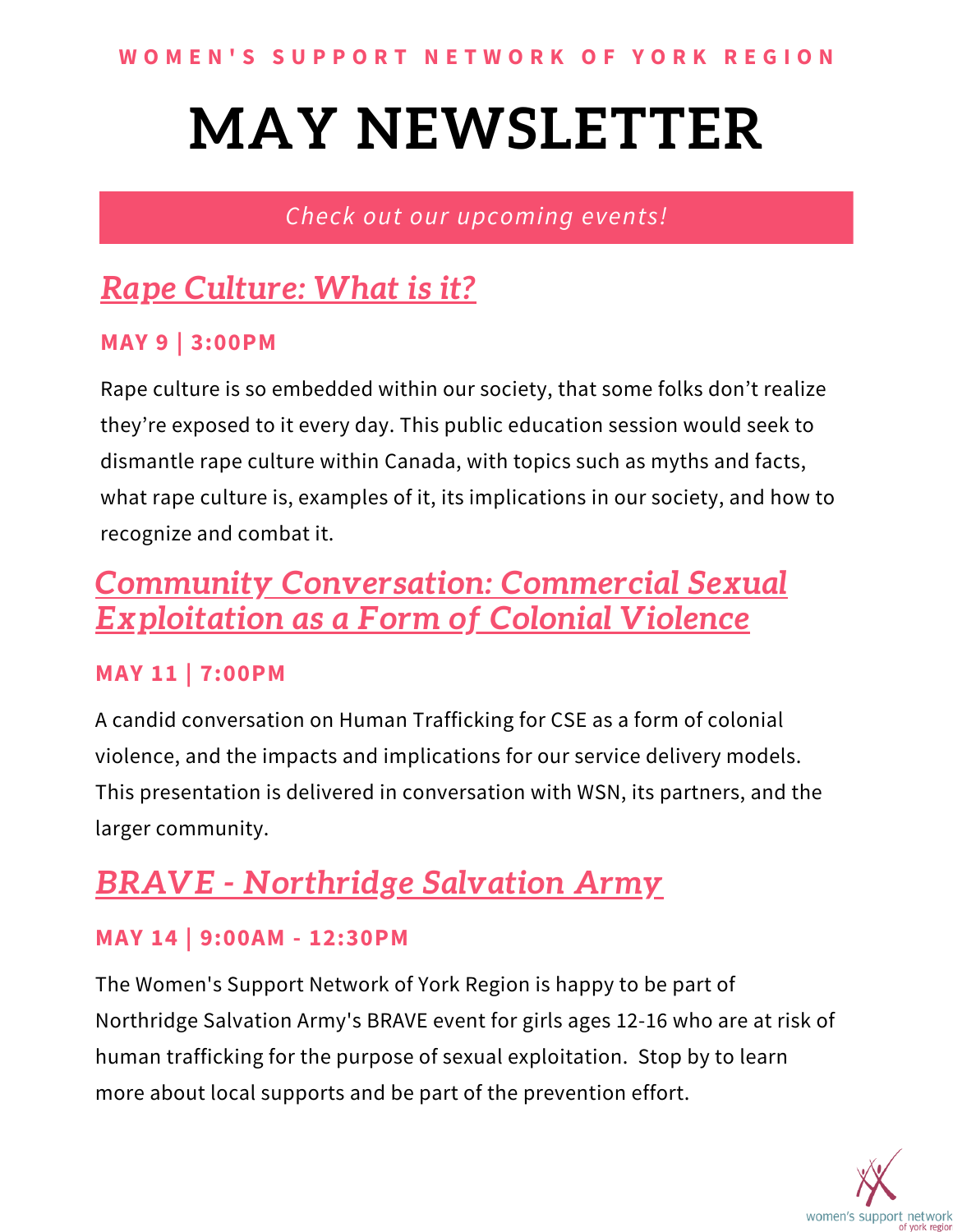### *Check out our upcoming events!*

## *Legal Drop In with [CLCYR](https://www.eventbrite.ca/e/238433028607)*

#### **MAY 16 | 4:00 - 7:00PM**

A lawyer from the CLCYR will be taking individual, private appointments in this virtual space. The lawyer will be present to answer your legal questions, provide legal advice, and referrals if needed. Some areas of support that may be covered include but are not limited to family law, housing and tenant rights, sexual violence, and more.

## *Wise Women Expressive Art Circle*

### **MAY 18 & 25 | 5:30 - 8:30PM**

Please join us for a creative journey of trauma healing through a series of Virtual Expressive Arts Intuitive Circles. All intuitive art and writing exercises support the non-logical expression and release of emotional trauma imprints from the brain and body through creating spontaneous colour, shapes, images, and word messages. This is an open group and folks are welcome to join as many sessions as they would like.

## *Helpful [Relationships](https://www.eventbrite.ca/e/324154614177) - Friendships and Platonic Relationships*

### **MAY 19 | 12:00PM**

Through the media and those around us, harmful relationships are perpetuated time and time again. This event would seek to challenge those notions with an informative session that details helpful relationships, inclusive of those who identify as 2SLGBTQIA+. We will be discussing helpful relationships in terms of friendships, platonic relationships, and romantic relationships. women's support network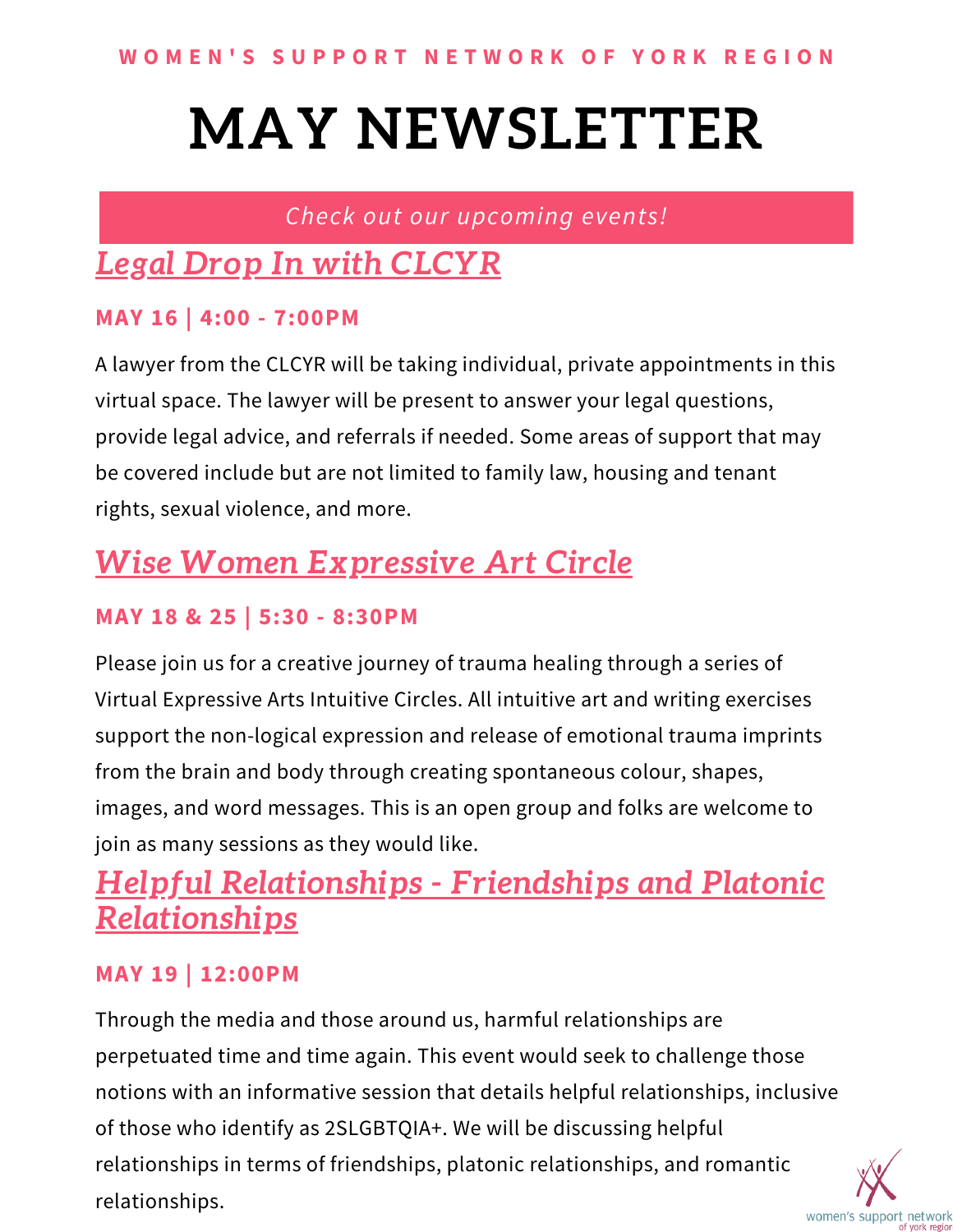### *Check out our upcoming events!*

## *Virtual Drop In [Support](https://www.eventbrite.ca/e/208607950997)*

#### **EVERY TUESDAY | 4:00 - 7:00PM**

WSN is happy to offer our accessible, inclusive, and free Virtual Drop In Support every **Tuesday** from **4-7PM** via zoom**.** Virtual drop in support is designed to support survivors and those at-risk of sexual violence and/or human trafficking who are not currently receiving ongoing support or who are on waitlists to receive ongoing support.

## *Trauma Informed Art Workshop with Lita*

### **MAY 24 | 3:00PM**

This trauma informed art session will work with the theme A Survivor's Dream. Participants will be lead through a creative art workshop in a safer space and encouraged to use art to reflect on their healing journeys. Participants are encouraged to use whatever art supplies they have on hand and feel comfortable with using.

## *Self Massage Session*

### **MAY 26 | 7:00PM**

Danielle Smith, RMT will lead us through a gentle, nuanced, trauma-informed practice of self-massage and somatics exercises to attend to the cranial nerves, with specific focus to the vagus nerve, as a way of engaging our Social Nervous System and calming the Fight/Flight Mechanism.